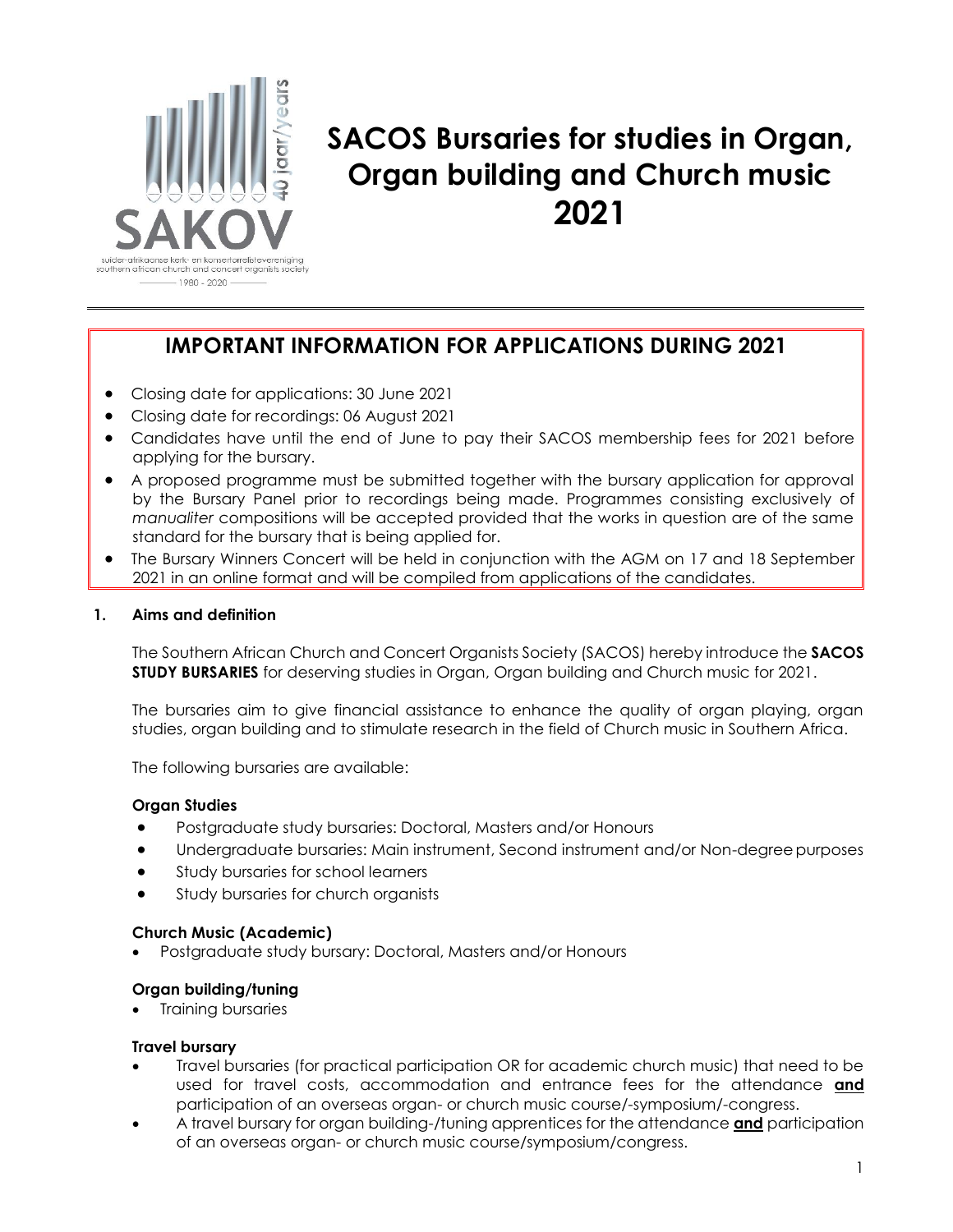#### **2. Application procedure and closing date**

- The entry form must be completed and submitted with a certified copy of identity (ID document or passport), a photo (**only** black/white), as well as proof of registration at a tertiary or other institution, or a letter from the teacher/organ builder, e-mailed to the Chairperson of SACOS at **[marionell2@gmail.com](mailto:marionell2@gmail.com)**.
- Applications for bursaries for **organ studies** will be processed through recordings.
- Applications for **academic bursaries** take place by means of an academic research proposal that sets out the aspects of the development and enhancement of church music in Southern Africa that will be investigated.
- Applications for bursaries for **organ building** must be accompanied by an application letter and motivation which states the aims of the applicant, a cost breakdown for planned training, as well as a recommendation from the organ builder with whom the candidate will follow his/her training. The organ builder's recommendation must be sent directly to the Chairperson.
- Applications for the **travel bursaries** must be accompanied by a motivation and the estimated costs regarding the travel plans.
- **The closing date for applications is 30 June 2021.**

#### **3. Auditions and Final Round**

- The Executive Committee of SACOS will arrange for a **professional unedited DVD recording** of each candidate that will serve as audition during the preliminary round. Recordings will be scheduled from early August 2021 in Bloemfontein, Port Elizabeth, Pretoria and Stellenbosch. Candidate who wants to arrange their own recordings, must get special permission in advance from the Chairperson.
- The programme for the final concert will be compiled by the adjudicators. The bursary winners will be announced during this concert and bursaries will be presented to all successful candidates.
- A panel of organ specialists will be appointed by the SACOS Executive Committee to do the adjudication during the both rounds.
- The decision of the panel is final and there will be no correspondence regarding the outcome.

#### **4. Programme requirements and guidelines for adjudication**

Candidates must strictly adhere to the programme requirements. For any changes to the programme requirements, candidates need to apply in advance for approval from the Chairperson.

#### **A. All practical bursaries, INCLUDING the bursary for church organists**

- Candidates applying for bursaries for degree purposes must include a preliminary programme with their applications.
- Each programme must include works from at least THREE style periods.
- The inclusion of a substantial chorale prelude, -fugue, -fantasia or -partita is compulsory.
- $\bullet$  The inclusion of an  $18<sup>th</sup>$ -century work with contrapuntal elements is compulsory.
- The inclusion of a work from one of the published SACOS chorale prelude collections is compulsory.
- Works may be repeated during the final round.
- The technical standard of the pieces must be commensurate with the specific bursary that is applied for.
- The time limits for the different categories are as follows:

| Doctoral bursary: | 50-60 min |
|-------------------|-----------|
| Masters bursary:  | 35-40 min |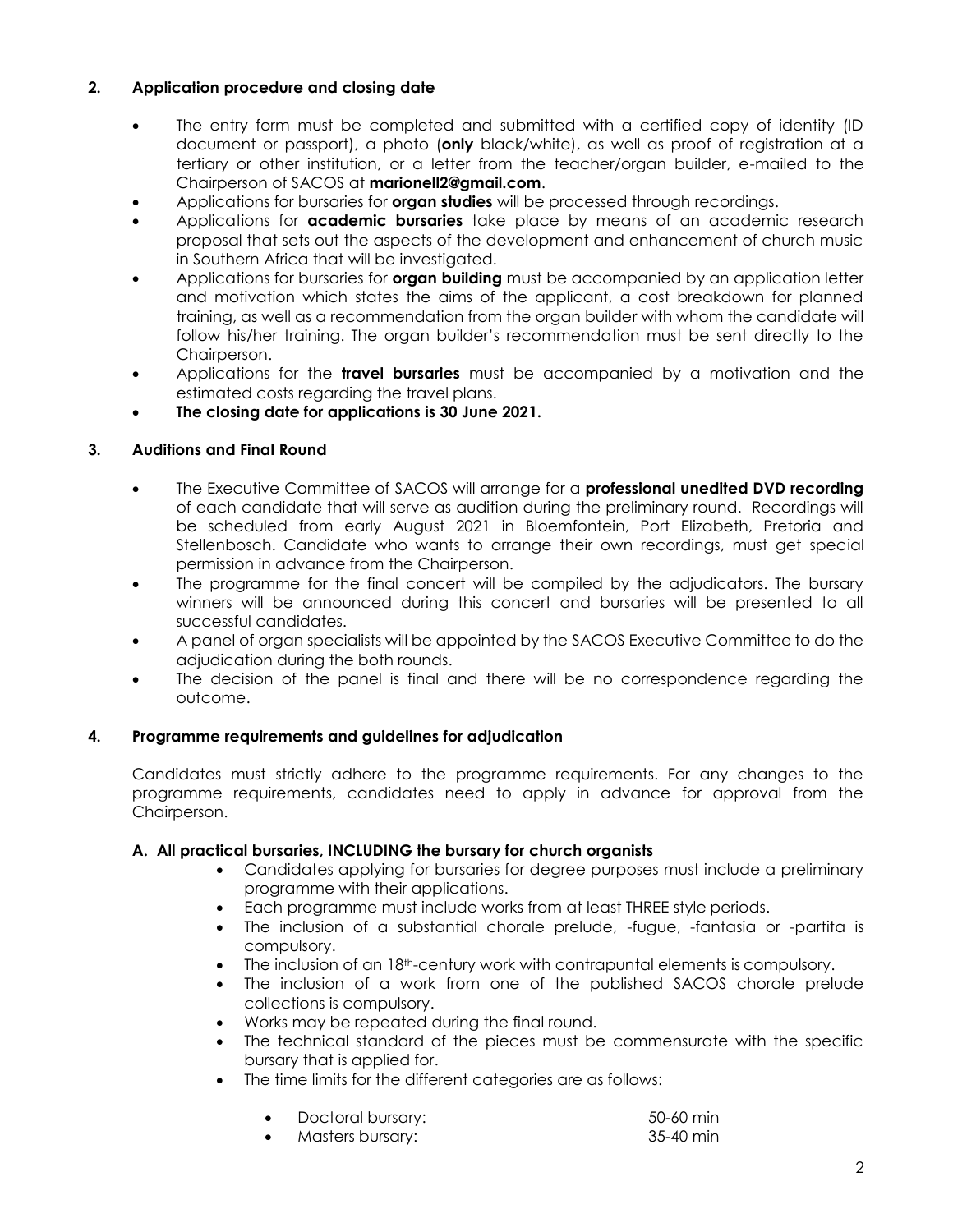|           | Honours bursary:                        | 30-35 min |
|-----------|-----------------------------------------|-----------|
|           | Undergraduate bursary:                  | 25-30 min |
|           | Second instrument bursary:              | 20-25 min |
|           | Bursary for organ studies (non-degree): | 15-20 min |
| $\bullet$ | Bursary for school learners:            | 10-20 min |
|           | Bursary for church organists:           | 25-30 min |

- Candidates are reminded to respect and adhere to particular and applicable copyright laws.
- One set of copies of the sheet music of each piece to be performed must be scanned and sent electronically with the application form.

#### **B. Church organist bursary**

All receivers of a Church Organist bursary MUST enrol for one of the SACOS Conservatory for Organ Music's exams in 2021. Candidates can choose to register for a full exam, or only an evaluation. The syllabi are available on the SACOS website. Candidates can also request to present alternative works. These requests should be addressed to the Chairperson, and must be included with the application form.

Each programme should include the following:

- Five (5) hymns for congregation accompaniment, chosen from any recognised hymnals currently used in Southern Africa, which should include at least two praise songs and two worship songs/prayers. It is recommended that the hymns be chosen as to be in thematic coherence as a group.
- Each hymn must have a suitable introduction (new or from one of the existing published SACOS introduction books), and two verses with contrasting text content should be played. It is important that the character and text be reflected in the interpretation regarding the registration, harmonisation, phrasing and choice of tempo where appropriate. Alternative harmonisations are not compulsory, but may be used where suitable. These harmonisations must also be presented, and might be published with the composer's consent. Once again, there is a choice between your own or previously published harmonisations. The Introduction Books are available for download from the SACOS website.
- One or two chorale prelude(s) / chorale partita(s) / chorale variation(s) with a time limit of 6-10 minutes, chosen form one of the existing published SACOS chorale preludes publications (2010, 2011, 2013 and 2019).
- An organ work (hymn-based or free) that is suitable as a postlude.
- The time limit for this category is 25-30 min.
- This bursary is aimed at active church organists. No specific standard of organ playing is prescribed. The adjudication panel is interested in assessing the progress in standard of the playing from year to year. For this reason, the candidate is required to enrol for a yearly SACOS exam. (See *General bursary regulations)*
- The bursary winners in this category must commit to receiving organ tuition from a pre-approved organ teacher, as determined by the Executive Committee.
- Candidates are made aware of copyright terms and are requested to adhere to these.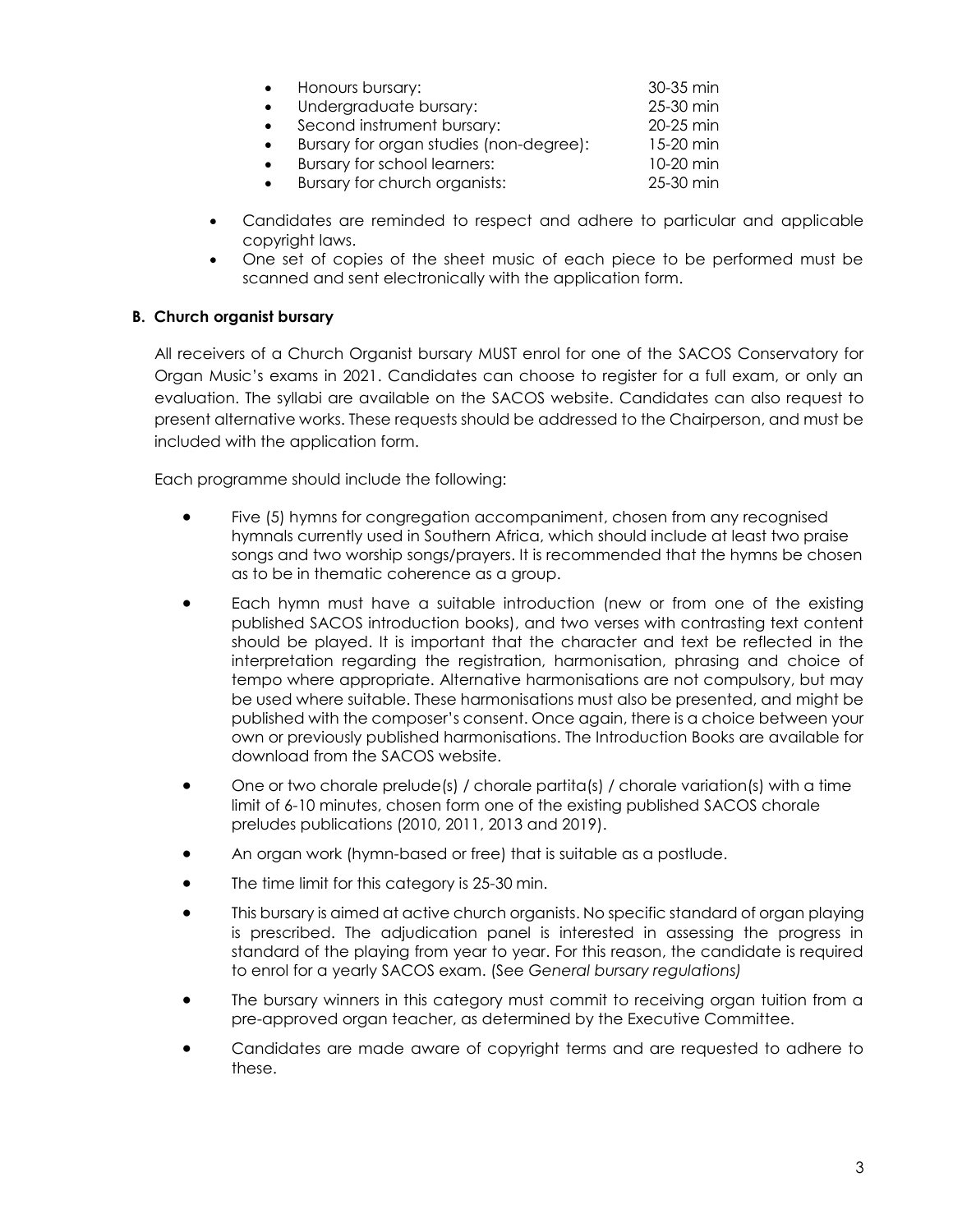#### **5. General bursary conditions**

- Only current SACOS members may apply for a bursary. Application forms for new members are obtainable from the SACOS website.
- The written agreement of the bursary regulations between the Donor (represented by the Administrator) and SACOS is binding.
- The number of bursaries can be altered according to the funds available in a specific year, as well as the quality and number of entries in a specific year.
- There are no age restrictions for applicants.
- All recipients of bursaries for Undergraduate studies, second instrument, Non-degree purposes, School learners and Church organists MUST enrol for one of the Conservatory for Church Music's examinations in 2022. Candidates can choose to do a full examination or only an evaluation. The newly published syllabus (2020) is available for download on the SACOS website or can be requested directly from Dr Gerrit Jordaan (jordaan.gerrit@gmail.com). Candidates can also send a written request to perform alternative repertoire, but such a request must be addressed to the Chairperson and must accompany the bursary entry form.
- For the following three (3) years, candidates may choose to use this or the previous exam syllabus (same as for 2019). Recipients of postgraduate- and travel bursaries (organ and Church music) will only be eligible to receive such a grant once.
- The recipiets of the postgraduate and overseas study and travel bursaries (organ and church music) will receive the bursary only once.
- Recipients of travel bursaries must submit proof of attendance and participation of the international course/symposium/congress to the Chairperson within one (1) month after completion.
- All bursaries must be paid back with interest if the recipient does not finish the proposed studies/year of study successfully, or does not show the necessary improvement.
- Incomplete application forms, as well as applications received after the closing date, will result in disqualification.
- The announcement of bursaries will take place annually during the weekend of the SACOS Annual General Meeting.
- The decision of the adjudicators is final. No correspondence to discuss the results with the Administrator, or any member of the SACOS Executive Committee, will be allowed. The adjudicators and the Administrator reserve the right to withhold the awarding of any bursaries.
- Criteria for photos of candidates:
	- 1. Should be in electronic format.
	- 2. The photo should not have a dark background.
	- 3. It should be a portrait photo (face and shoulders).
	- 4. The file size must be at least 2MB.
	- 5. It should be in JPEG or BMP-format.